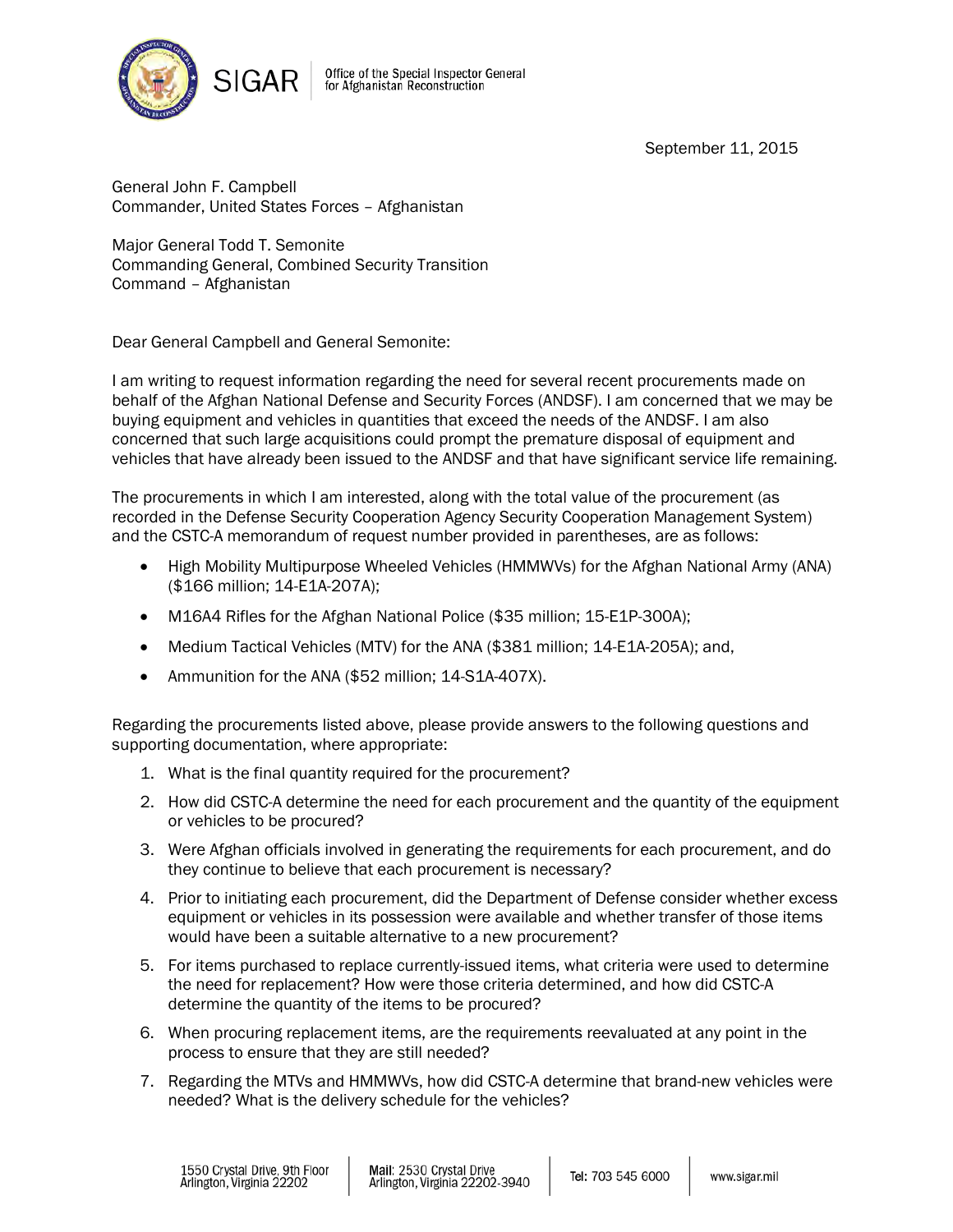Please provide your response no later than October 15, 2015. Should you have any questions or concerns about this request, please contact Mr. Jack Mitchell, Director, Office of Special Projects, at

Sincerely,

.<br>Delo

John F. Sopko Special Inspector General for Afghanistan Reconstruction

I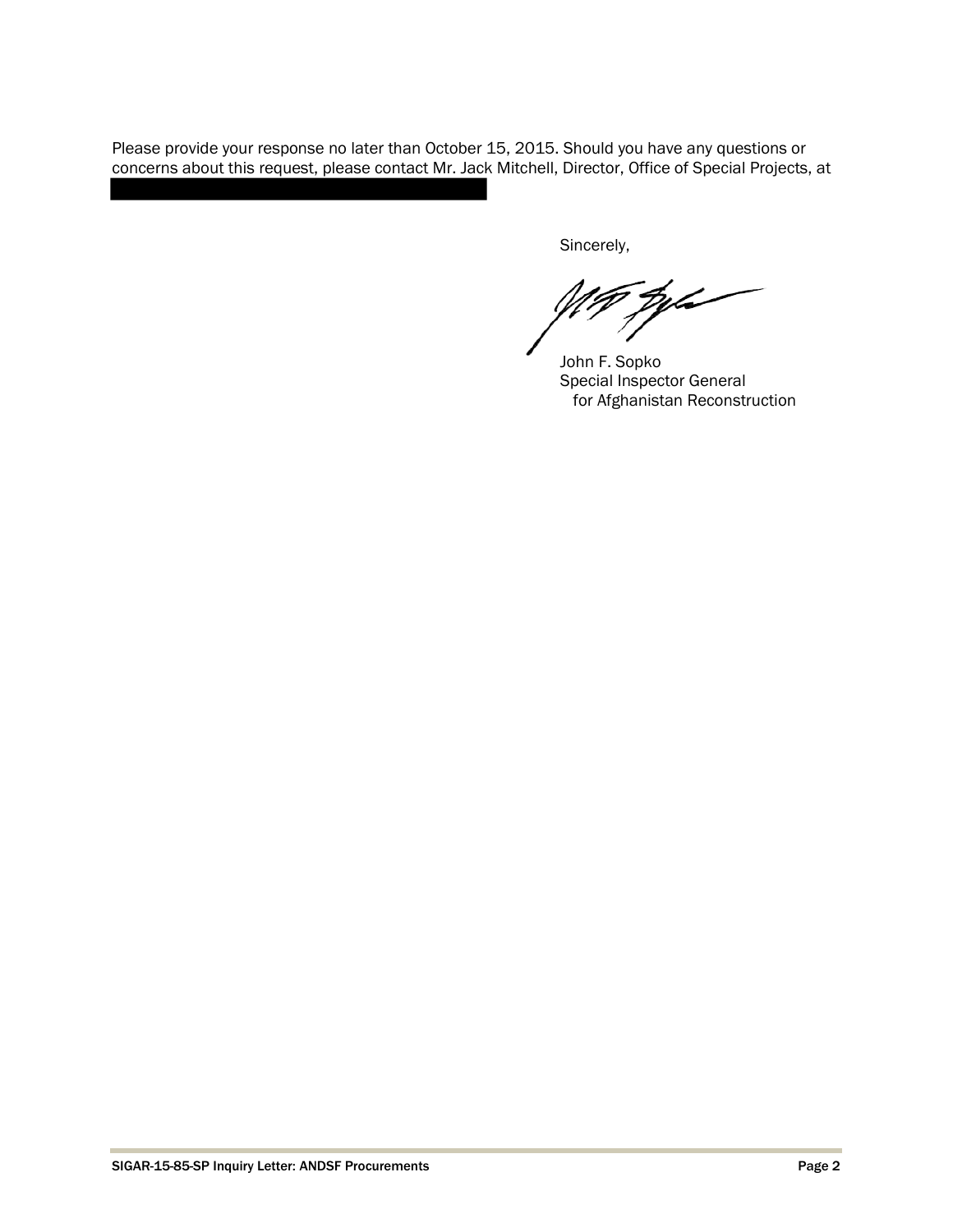# UNCLASSIFIED



# **HEADQUARTERS UNITED STATES FORCES-AFGHANISTAN BAGRAM, AFGHANISTAN APO AE 09354**

USFOR-A DCDR-S

5 October 2015

MEMORANDUM FOR United States Central Command Inspector General (CCIG), MacDill Air Force Base, FL 33621

SUBJECT: USFOR-A's Response to SIGAR 15-85-SP-IL "ANDSF Procurement" Inquiry Letter.

1. I concur with the response provided by CSTC-A. Echoing CSTC-A's statement, USFOR-A remains committed to the transparency, accountability, and oversight of taxpayer and donor nation funds.

2. I welcome any further recommendations. The point of contact is Ms. Shannon Smith: DSN 318-481-5907, shannon.d.smith@afghan.swa.army.mil.

1 Enc 1. CSTC-A's Response, 20 Sep 15 Major General, U.S. Army

**AMES E. RAINE** 

Deputy Commander, Support United States Forces-Afghanistan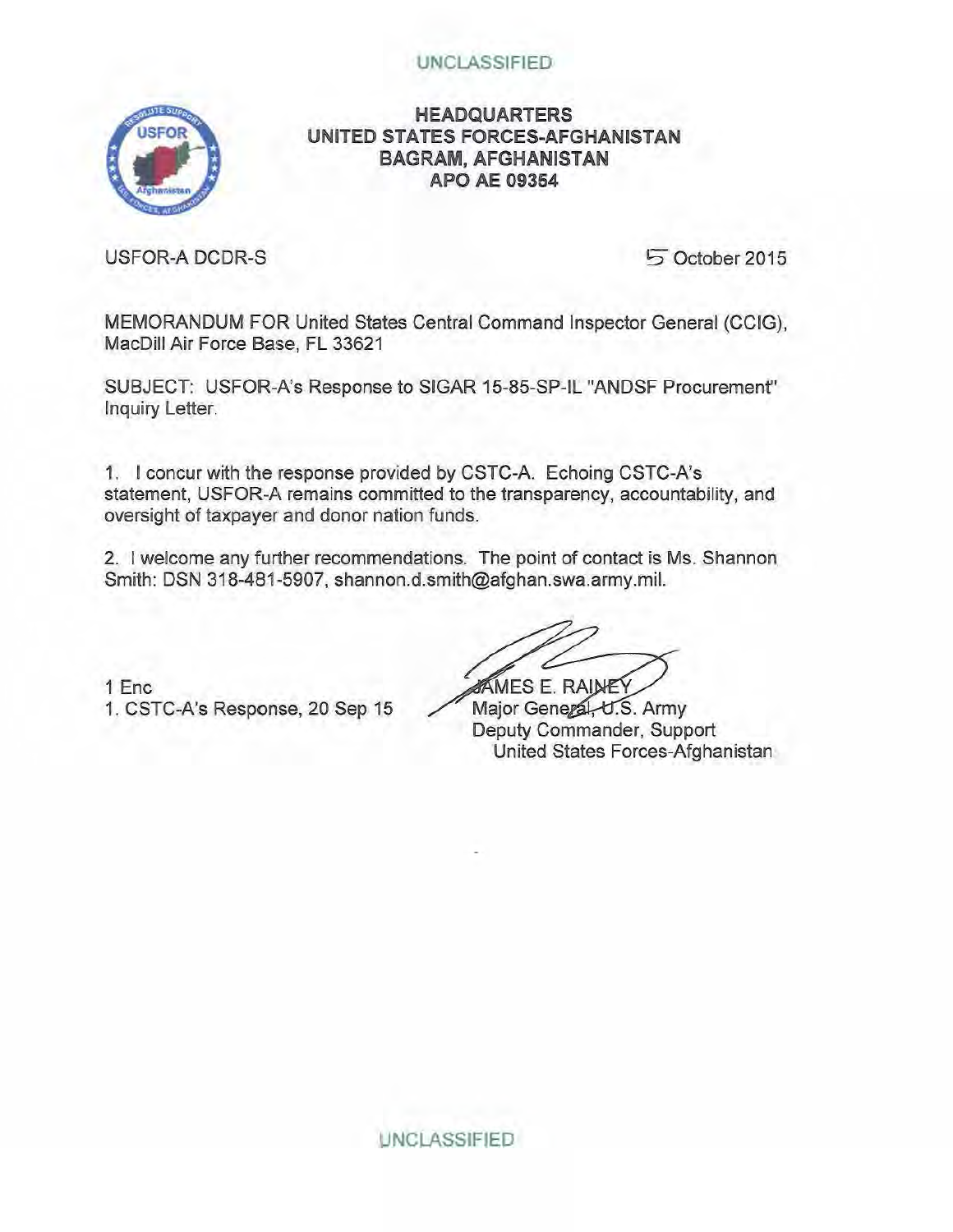

DEPUTY CHIEF OF STAFF SECURITY ASSISTANCE COMBINED SECURITY TRANSITION COMMAND-AFGHANISTAN KABUL, AFGHANISTAN **APO AE 09356** 

DCOS SA/CSTC-A 20 September 2015

## MEMORANDUM THRU

United States Forces-Afghanistan (CJIG): APO AE 09356 United States Central Command (CCIG), MacDill AFB, FL 33621

FOR: Special Inspecfor General for Afghanistan Reconstruction, 2530 Crystal Drive, Arlington, VA 22202-3940

SUBJECT: CSTC-A Response to SIGAR 15-85-SP-IL "ANDSF Procurement" Inquiry Letter, dated 11 September 2015.

1. Reference: SIGAR 15-85-SP-IL Inquiry Letter; Special Inspector General for Afghanistan Reconstruction (SIGAR).

2. The purpose of this memorandum is to provide a response to SIGAR 15-85-SP-IL "ANDSF Procurement" Inquiry Letter, dated 11 September 2015.

3. Combined Security Transition Command-Afghanistan (CSTC-A) appreciates SlGAR's concern regarding the recent procurements made on behalf of the Afghan National Defense and Security Forces (ANDSF). This procurement represents a significant investment in Afghanistan's security and is the result of thorough planning and analysis on how to address the ANDSF's aging vehicle fleet, as well as support warfighting requirements. The intent is to provide the ANDSF with lifecycle management for a portion of vehicles, as well as simplify the fleet with a standard model, ultimately leading to sustainment cost savings. The acquisition of Ml 6A4 rifles provides a uniform weapon system to the Afghan National Police (ANP). These replace the current ANP stock of various rifles of vastly differing quality and age. This transition also serves as a cost-savings measure going forward, as repairs and replacements for the rifles will be U.S. based. Annament is a reoccurring requirement during wartime, and the Afghan National Army has used an increased amount of ammunition during their first Fighting Season without Coalition combat support. This procurement ensures soldiers have the supplies required to protect themselves and to stabilize the country. With each procured item, CSTC-A 's goal is to set the conditions for the long term, providing a strong platform for both capability and sustainability. We encourage a continued dialogue with SIGAR on the subject, as we are committed to the transparency, accountability, and oversight of taxpayer and donor nation funds as we work toward continued security in Afghanistan and at home.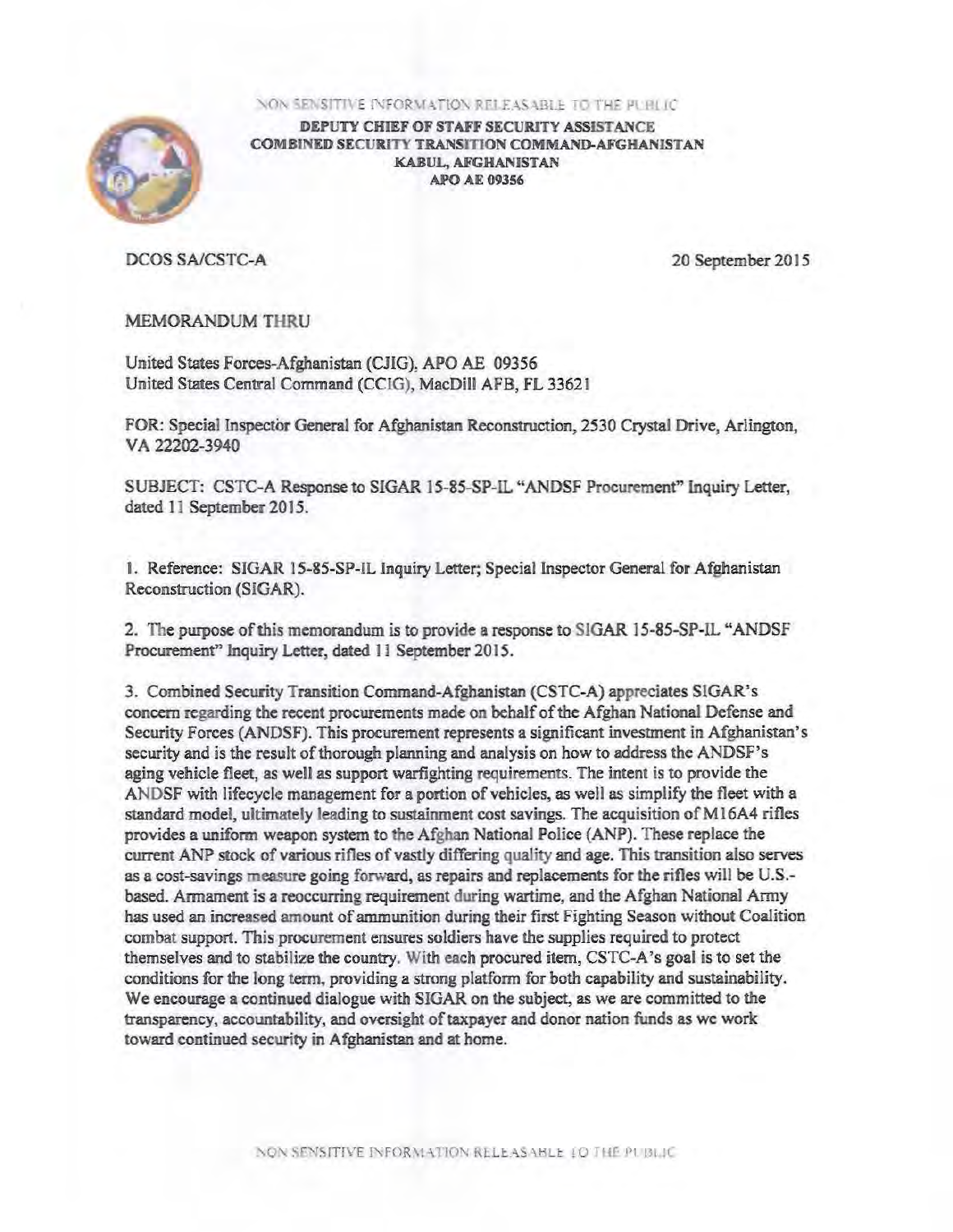## DCOS SA/CSTC-A

SUBJECT: CSTC-A Response to SIGAR 15-85-SP-lL "ANDSF Procurement" Inquiry Letter, dated 11 September 2015.

4. The point of contact for this action is CPT Brendan f. Lamb, at DSN 318-449-5117 or via email at brendan.f.Jamb@afghan.swa.army.mil.

oclx TODD T. SEMONITE Encl SIGAR 15-85-IL Response Major General, U.S. Army Good , When Your Commanding General **EAGINA** for COSP NO Com Barr pan2 Es Tost mantism your FINDING ING MANY STAICO Gen A AK R "OR BNP AND  $\mathbb{N}^J$  $\zeta^{(n)}$ Report of E sevenant AK RE  $\mathsf{I}^{\mathcal{N}}$ ANA GUE MAH Fonce REASSESF Assistance **JHM** Tenders Repute Supportive A Have new 15 rented bu penuce we HIGHEA. You nuce ale A WHERE NO VO WALK  $\hat{P}$ P TO I Punteal vehicle pented ungon<sub>Ti</sub><br>Baltfto Waliophys<br>Waliophys envecesiale We process ALIME. AFO HARMET  $\pi$  $15\frac{161}{15}$ The AF6 HARTY  $w + \frac{1}{R}$ All Fiscal process le Have  $\int_{13}^{10}$ Shaweresy The from slowificant We process CiscaL<br>CiscaL BANDE MET ADEQUATE 100  $f^{161}$  5 - $\wedge^5$ Line we be egytum sens  $rac{5}{600}$  $\beta^{\gamma}$  $0^{U^*}$ Developed Mark 17 march 2007 POSTS BILE CO 515 Care 6 onles Limes Limes THE START Ne Hicle<br>Ve Hicle DAILY FORCED rue<br>Bonom Bortom loses In Decided<br>Decided Concert de Bortom Land Land Marie Libre de Bortom de Concert de Marie de Marie de Marie Land Marie Land Marie Land Marie Land Marie Land Marie Land Marie Land Marie Land Marie Land Marie Land Marie Land Marie Land Marie La  $10^{515}$  $\mathbf{r}$ OF THESE on Repairment Arave pensowally  $50^{16}$  $65 + 0$ **BAR** RISTE OF Hmmawus I Dec Lared Not LATED MON Lurell As  $0^{\circ}$ All of the Meaning **NON SENSITIVE INFO** SOI AB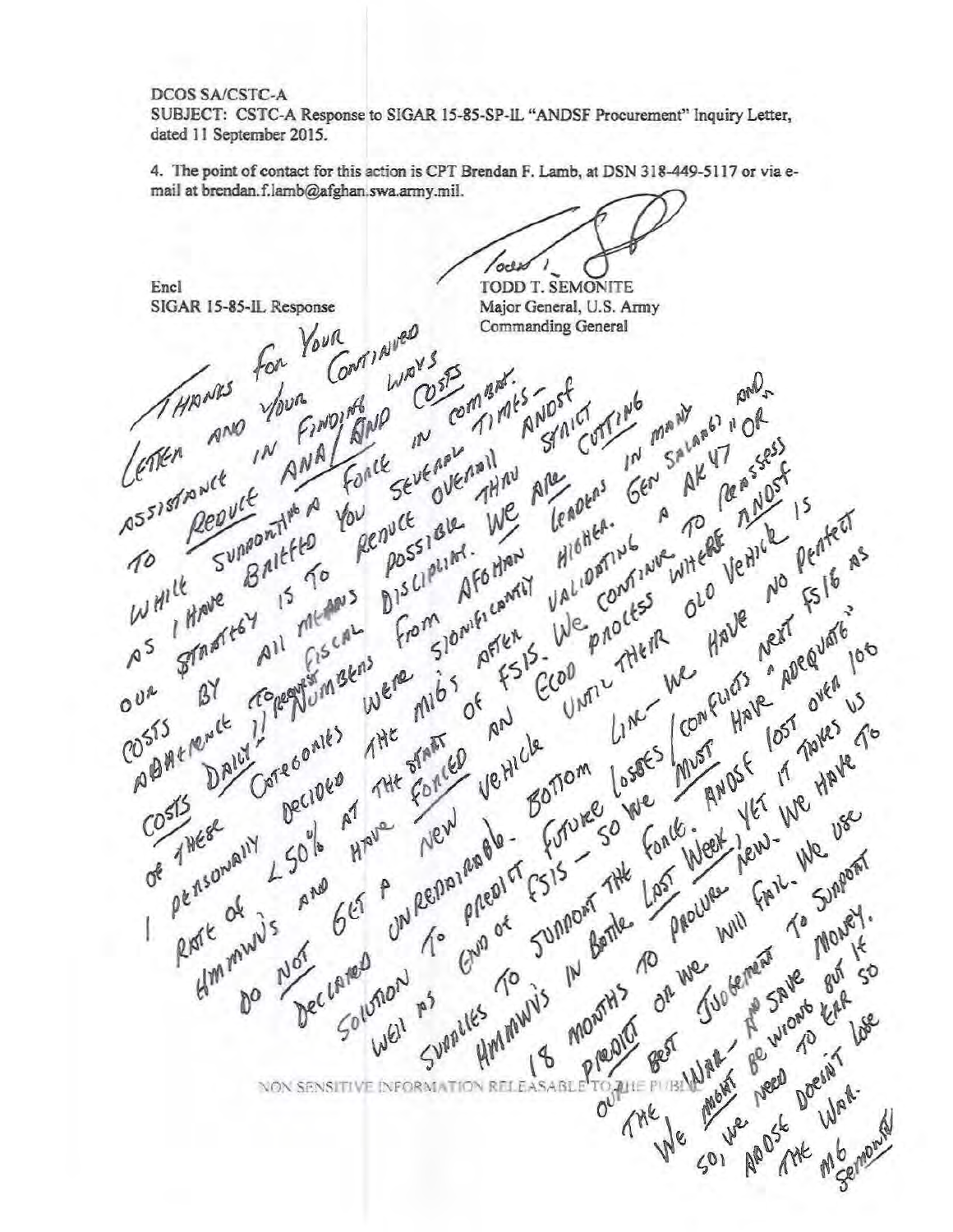# CSTC-A RESPONSE ANDSF Procurement  $(SIGAR - 15-85-SP-1L)$

- 1. What ls the final quantity required for the procurement?
	- a. High Mobility Multipurpose Wheeled Vehicles (HMMWVs) for the Afghan National Army (ANA). Final Quantity: 675.

/

- b. M16A4 Rifles for the Afghan National Pollce (ANP). Final Quantity: 157,000.
- c. Medium Tactical Vehicles {MTV) for the ANA. Final Quantity: 2,024.
- d. Ammunition for the ANA
	- i. 40MM (grenade launcher). Final Quantity: 316,382 rounds.
	- ii. GOMM (mortar). Final Quantity: 89,706 rounds.
	- iii. 23 MM (heavy machine gun}. Final Quantity: 170,000 rounds.
- 2. How did CSTC-A determine the need for each procurement and the quantity of the equipment or vehicles to be procured?
	- *a.* HMMWVs. The referenced procurement was designed to provide lifecycle replacements for a fraction of the aging ANA vehicle fleet. Over the years, the U.S. and other Coalition partners have donated a variety of HMMWV models and analogous vehicles to the ANA. Many of these will reach the end of their service life over the next two years, based on standard models of mileage and usage (models which generally underestimate impacts of the harsh Afghan environment and inexperienced operators),. Additionally, as the Afghans entered their first fighting season without significant Coalition support, CSTC-A anticipated that the ANA would suffer notable vehicle combat attrition, a forecast borne out by events, resulting in replacement requirements. Finally, CSTC-A assessed multi-variants and a variety of systems on the ground, while impressive In raw numbers, obscured the true condition of the fleet. Each vehicle type and variants within a type require its own distinct suite of maintenance skills and parts, and associated tail of training and repair part resupply, inventory management, and storage. A fleet as diverse as that currently possessed by the ANA provides difficulties logistically to maintain and continually resource. For the reasons noted here, CSTC-A assessed that lifecycle replacements for a fraction of the fleet, based on conservative read of standard models, would best support ANA operational readiness; and by simplifying the fleet, would ultimately lead to sustainment cost savings.
	- b. M16A4 Rifles. The ANP is currently equipped with a mix of Russian-origin small arms weapons, from a variety of donors, in a variety of ages and condition codes. Historically, ad hoc acquisitions produced an equipment set of uneven and generally poor serviceability, while the non-Western sourcing has posed significant challenges for U.S. sustainment in terms of maintenance and repair parts. Additionally, as Russian-origin small arms are widely employed by the Taliban and other opponents of the state, a robust informal support network exists for ammunition and repair, consequently, small arms lost in combat are of immediate and enduring use to the enemy. Subsequently, CSTC-A assessed that a conversion to NATO-standard small arms would make the ANP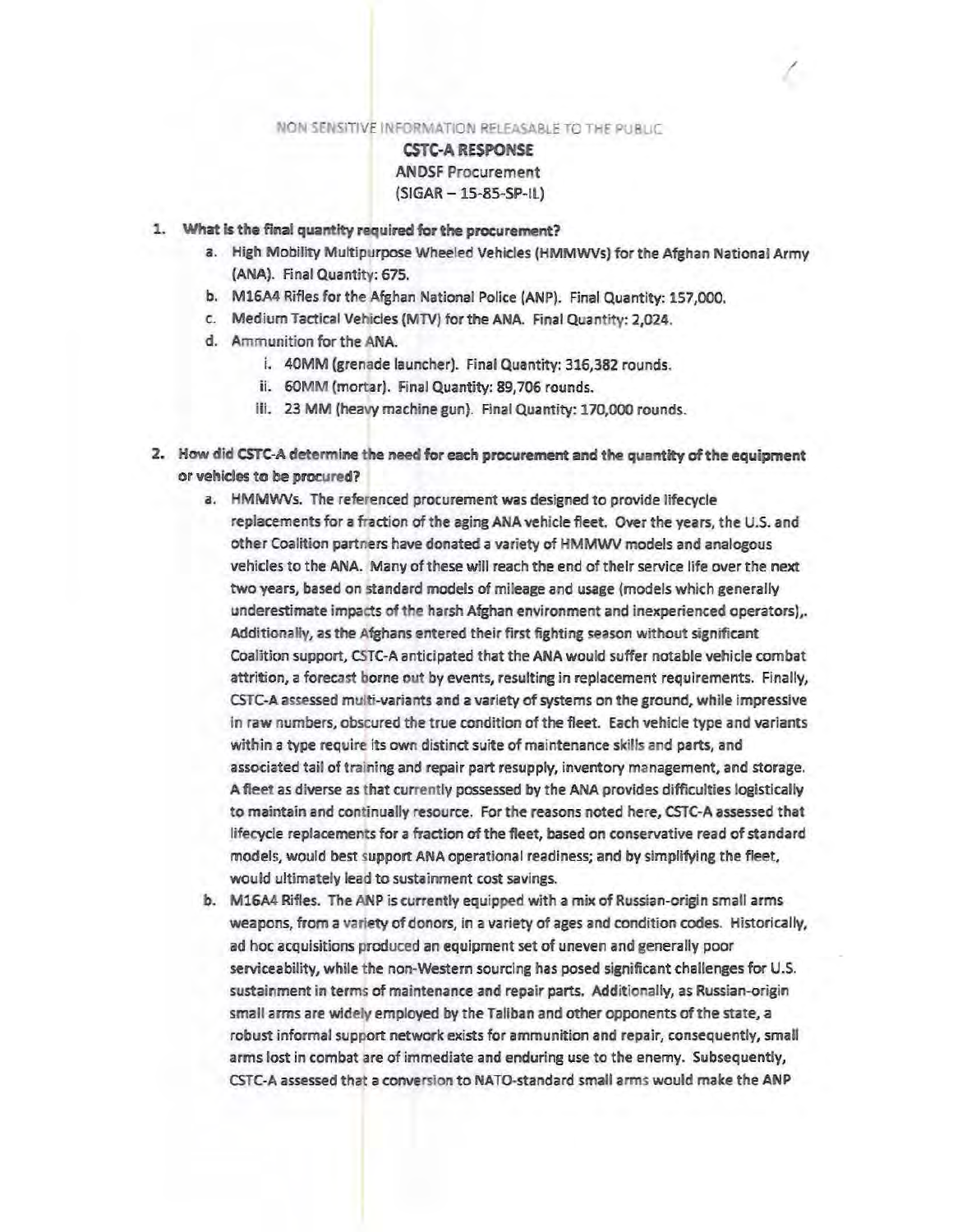CSTC·A RESPONSE AN DSF Procurement {SIGAR - 15-85-SP-IL)

more operationally effective through better mission capable rates, denying a potential source of supply to the enemy, and in the long-term cost savings to the U.S. government by fielding a weapon which can be sustained from U.S. stock {including efficient and cost-effective NATO-standard 5.56mm ammunition procurement through established US/NATO production/supply lines). The number procured was based on a simplified heuristic of one rifle for each member of the tashkil authorized for the ANP (i.e. 157,000). While CSTC-A recognizes that not every member of the ANP will routinely carry a rifle, this establishes a broadly recognized standard, allowing for organic maintenance management, by providing a modest overage against individual unit authorizations.

- c. MTVs. The rationale for the referenced MTV procurement is essentially the same as that provided for HMMWVs above, age-based lifecycle replacements, combat attrition and fleet simplification. Additionally, CSTC-A assessed that future MTV usage wear-outs and combat losses will exceed those expected by ANA leaders or modelling based on past employment. CSTC-A analysis indicates that white the ANA understands and widely employs HMMWVs and LTVs, they have historically underutilized the MTV fleet in the mission for which it was designed, i.e. forward, tactical logistics resupply below nationallevel logistics infrastructure. Past dependence on Coalition logistics support, and a relatively static operational approach tied closely to road networks has allowed ANA tactical logistics to remain underdeveloped. Once the ANA has wider experience in tactical resupply, particularly in more offensive operations at the Corps level and below, the requirement for MTVs will become more evident and their employment will likely rise significantly, as will loss, wear out, and needed replacement.
- d. Ammunition. While CSTC-A procures a broad variety of ammunition types, the three referenced lines apply to weapons systems which have had, or are projected to have, greater than normal employment. The MK 19 Grenade launcher is mounted on the Mobile Strike fighting Vehicle, and this system is proving to be critical for rapid and dynamic response, supporting more ponderous conventional ground forces. The 60mm mortar provides indirect fires at the local unit level and this capability is filling an increasingly urgent gap created by limited availability of Afghan aerial fires. Finally, the Gshkl machine gun, mounted on the Mi-17, provides additional aerial fires capability. Of note, all three systems address a broader operational challenge; the provision of flexible, responsive fires overmatch. This capability was Intended to be filled by fielding of A-29 fixed wing aerial flres, but delivery of this capability was delayed until 2016- 2018, based on a U.S. contract challenge. Additionally, combat experience suggests that initial assessments may have underestimated the scope of aerial fires required post-ISAF. The ammunition discussed here supports systems filling that capability gap.
- 3. Were Afghan officials involved in generating the requirements for each procurement, and do they continue to believe such procurement is necessary?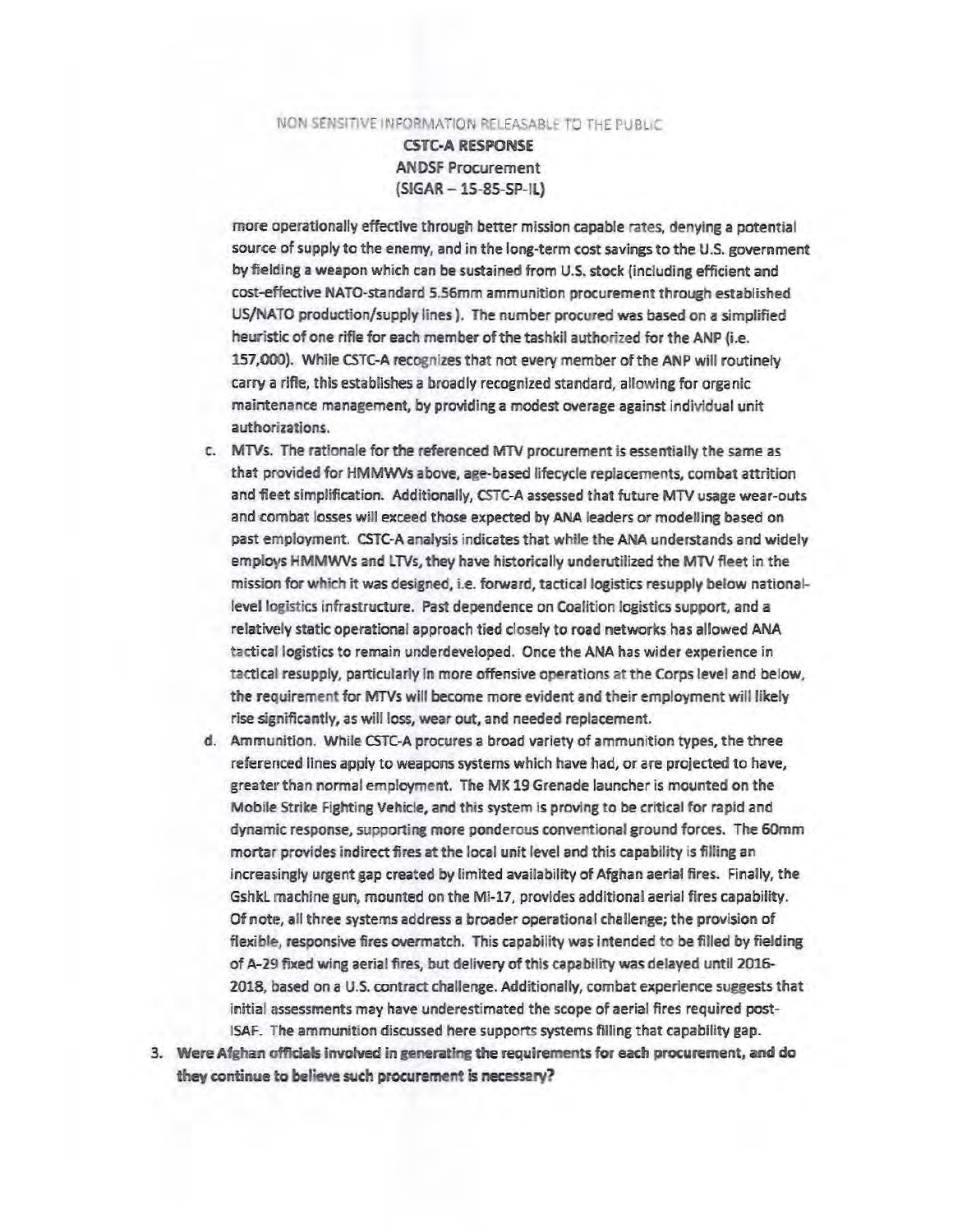CSTC-A RESPONSE ANDSf Procurement (SIGAR-15-85-SP-IL)

- a. HMMWV. The requirement for protected mobility has been a routinely identified priority for the ANA, and remains a consistent component of every request for Coalition support. The ANA continues to believe this procurement is necessary, and has formally requested HMMWVs above and beyond this purchase. However, ANA capacity to conduct systemic analysis of fleet employment, wastage rates, and detailed projections remains a weakness. Consequently, CSTC-A analytical rigor was (and will continue to be) required in determining more precise requirements.
- b. Ml6A4. The desire for conversion to NATO standard small arms has been communicated to CSTC-A by the Afghan Minister of the Interior and the Minister's subordinate leaders remain closely involved in the planning, fielding, and employment of this purchase, which they continue to support.
- c. MTVs. The requirement for MTVs has been less dearly articulated by the ANA than for other procurements referenced here. While ANA logistics leaders and some of the more sophisticated Corps fully understand the necessity of this capability, both now and as a lifecycle replacement; other less well-versed or more operationally focused leaders have not been as supportive. This diversity of perspective within the ANA does not undermine the validity of the requirement, which is objectively sound, but does highlight the need for additional advice and assistance to ANA senior leaders. Near exclusive focus on the shon·term and immediate combat application is a weakness still to be fully resolved in ANA ministerial analysis.
- d. Ammunition. Mk 19 and 60mm ammunition are consistently raised as key shortages by ANA leaders. 23mm has been less consistently addressed, primarily due to a comparatively unsophisticated understanding of aerial fires among senior ANA leaders. They certainly desire more of this capability, but they are not fully conversant with the potential alternatives and how these can be provided. More broadly, ANA ammunition consumption reporting and forecast analysis remains a weakness that requires additional advice and assistance.
- 4. Prior to initiating each procurement, did the Department of Defense consider whether excess equipment er vehicles in its possession were avallabte and whether transfer of those items would have been a suitable alternative to a new procurement?
	- a. HMMWV. CSTC-A did consider excess U.S. equipment prior to procurement; however, the time and the cost of repair/overhaul associated with any such acquisition would have equaled or exceeded that associated with new procurement. Additionally, as noted above, CSTC-A is attempting to simplify the ANA fleet to improve maintenance sustainability and reduce long-term costs; w hich weighs against potential acquisition of older vehicle variants. finally, significant challenges with ANA organic maintenance will persist for some time. Consequently, acquiring Excess Defense Equipment vehicles which will likely require extensive additional maintenance or out-of-production parts will ultimately provide little operational value.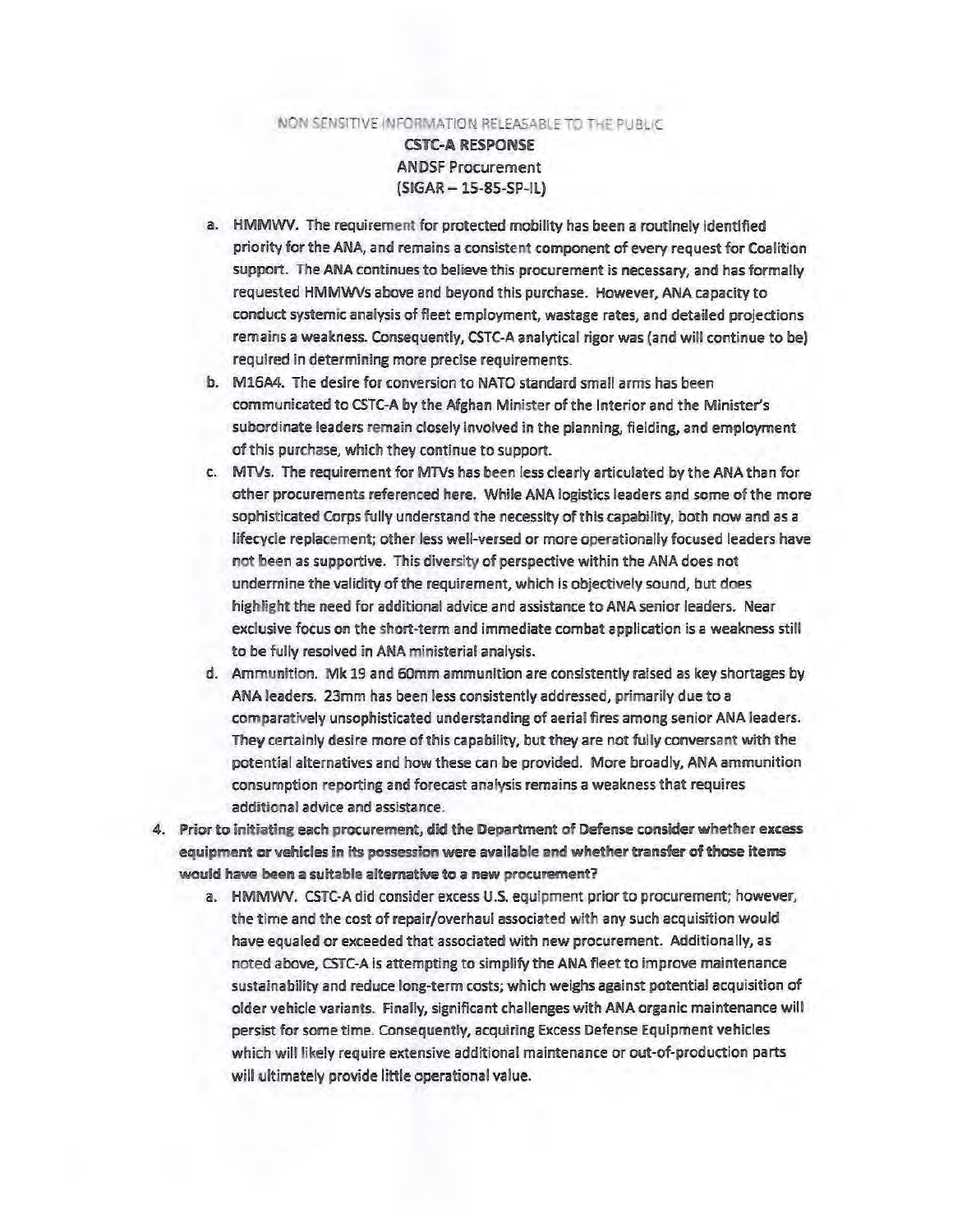CSTC-A RESPONSE ANOSF Procurement  $(SIGAR - 15-85-SP-IL)$ 

- b. M16A4. CSTC-A did consider excess U.S. equipment prior to procurement; however, the time and the cost of repair/overhaul associated with any such acquisition would have exceeded that associated with new procurement.
- c. MTV. CSTC-A did consider excess U.S. equipment prior to procurement; however, in the MTV case the primary argument against this solution emerged from the fleet simplification issue noted above.
- d. Ammunition. Not applicable. CSTC-Awould pay for ammunition in stock equivalent to new production for U.S. standard, new procurement required for non-standard ammunition.
- 5. For items purchased to replace currently-issued items, which criteria were used to determine the need for replacement? How were those criteria determined, and how did CSTC-A determine the quantity of the items to be procured?
	- a. HMMWVV. lifecycle purchase requirement was based on size of authorized fleet. Logistics planning models were applied to this fleet size using vehicle age and average mileage as the determining metrics for wastage, while the purchase quantity was designed to be equal to, or slightly below, the projected wastage rates. Of note, these wastage rates and associated metrics are based on a generic environment model and assumed full operator competency. Empirical wastage rates are likely to prove higher than projected. CSTC-A does acknowledge imprecision of these models and lack of substantive data inputs from ANA; however, these data gaps are endemic to Afghanistan and will persist, rendering fully informed procurements an unachievable goal. Consequently, the standard applied is a conservative estimate based on best data available.
	- b. M16A4. As discussed above, the M16A4 was procured as a replacement for the AK-47 and its variants based on operational readiness, force protection, sustainability, and long term cost. The quantity was selected to match the number of personnel authorized bytashkil for the ANP, allowing in principal one weapon for every individual.
	- c. MTV. lifecycle replacement buy based on same analysis applied to HMMWVs above.
	- d. Ammunition. Not applicable.
- 6. When procuring replacement items, are the requirements reevaluated at any point in the process to ensure they are still needed?
	- a. HMMWV. HMMWV procurement was reevaluated in April 2015. While the overall requirement was maintained, CSTC-A elected to modify the procurement - reducing multiple variants to one for the entire purchase: the M1151. This was based on both ANA clarification of requirements and priorities and CSTC-A analysis of fleet simplification requirements.
	- b. M16A4. M16A4 procurement remains a topic of weekly discussion between the Commander, CSTC-A, and the Minister of Interior. No proposed modifications to the procurement have been raised.